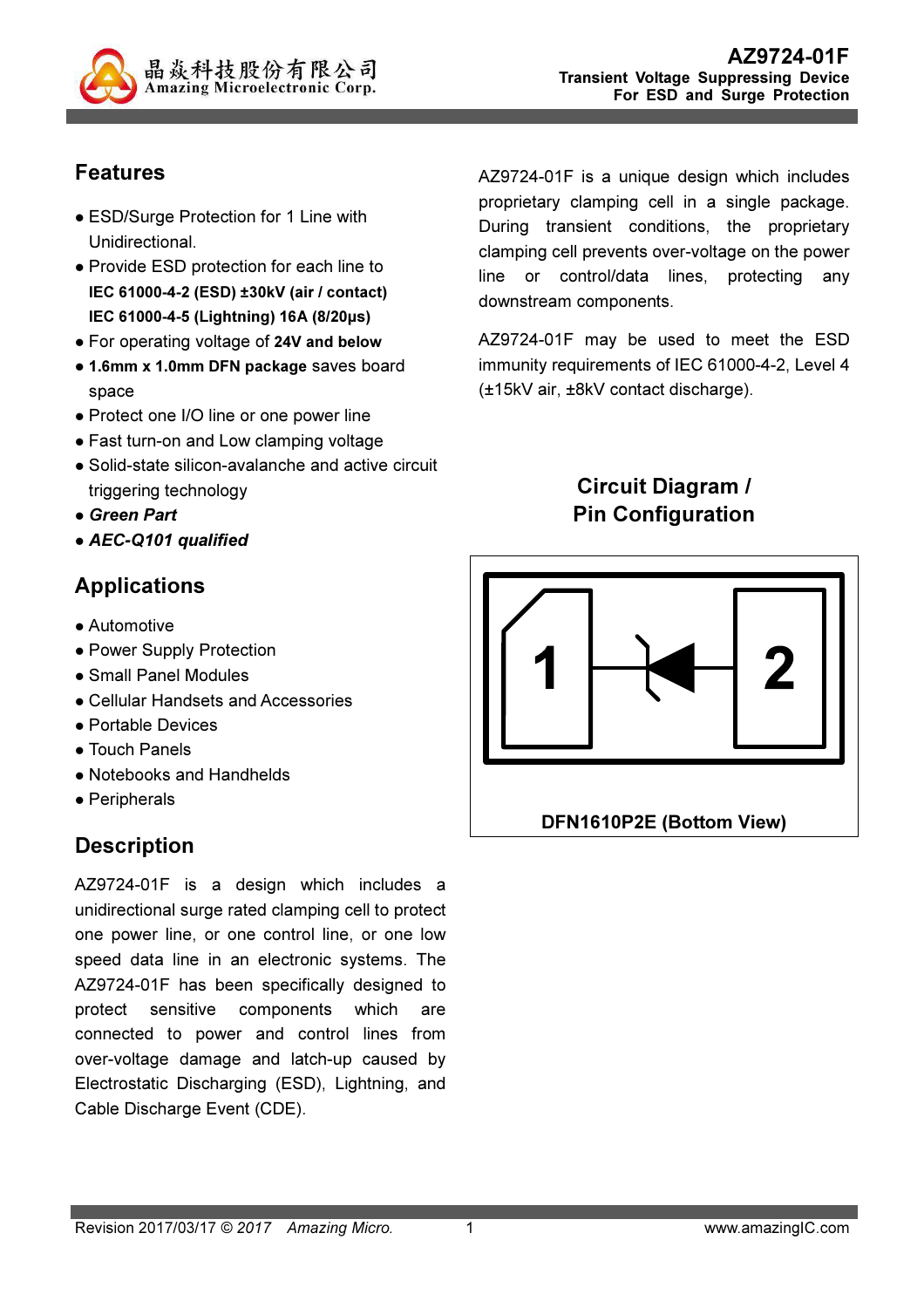

#### **SPECIFICATIONS**

| <b>ABSOLUTE MAXIMUM RATINGS</b>                |                             |                 |              |  |
|------------------------------------------------|-----------------------------|-----------------|--------------|--|
| <b>PARAMETER</b>                               | <b>SYMBOL</b>               | <b>RATING</b>   | <b>UNITS</b> |  |
| Peak Pulse Current ( $tp = 8/20\mu s$ )        | <b>I</b> pp                 | 16              | A            |  |
| Operating Supply Voltage (pin-1 to pin-2)      | $V_{DC}$                    | 26.4            | v            |  |
| pin-1 to pin-2 ESD per IEC 61000-4-2 (Air)     | $V_{ESD-1}$                 | ±30             | kV           |  |
| pin-1 to pin-2 ESD per IEC 61000-4-2 (Contact) | $V_{ESD-2}$                 | ±30             | kV           |  |
| <b>Lead Soldering Temperature</b>              | $T_{\textnormal{SOL}}$      | 260 (10 sec.)   | $^{\circ}C$  |  |
| <b>Operating Temperature</b>                   | ${\mathsf T}_{\textsf{OP}}$ | $-55$ to $+125$ | $^{\circ}C$  |  |
| Storage Temperature                            | ${\mathsf T}_{\text{STO}}$  | $-55$ to $+150$ | $^{\circ}C$  |  |

| <b>ELECTRICAL CHARACTERISTICS</b>                 |                         |                                                                  |             |            |            |              |
|---------------------------------------------------|-------------------------|------------------------------------------------------------------|-------------|------------|------------|--------------|
| <b>PARAMETER</b>                                  | <b>SYMBOL</b>           | <b>CONDITIONS</b>                                                | <b>MINI</b> | <b>TYP</b> | <b>MAX</b> | <b>UNITS</b> |
| Reverse Stand-Off                                 |                         |                                                                  |             |            | 24         | $\vee$       |
| Voltage                                           | <b>V</b> <sub>RWM</sub> | pin-1 to pin-2, $T=25 \degree C$                                 |             |            |            |              |
| Reverse Leakage                                   |                         | $V_{RWM}$ = 24V, T=25 °C, pin-1 to                               |             |            | 0.1        |              |
| Current                                           | $I_{\text{Leak}}$       | pin-2                                                            |             |            |            | μA           |
| Reverse Breakdown                                 |                         | $I_{BV}$ = 1mA, T=25 °C, pin-1 to                                |             |            |            | $\vee$       |
| Voltage                                           | $V_{BV}$                | pin-2                                                            | 26.7        |            | 31.5       |              |
| <b>Forward Voltage</b>                            | $V_F$                   | $I_F$ = 15mA, T=25 °C, pin-2 to                                  | 0.5         |            | 1.2        | V            |
|                                                   |                         | pin-1                                                            |             |            |            |              |
|                                                   |                         | $I_{PP}$ =5A, tp=8/20 $\mu$ s, T=25 °C,                          |             | 30         |            | $\vee$       |
| <b>Surge Clamping</b>                             |                         | pin-1 to pin-2                                                   |             |            |            |              |
| Voltage                                           | $V_{CL-surge}$          | I <sub>PP</sub> =16A, tp=8/20 $\mu$ s, T=25 °C,                  |             |            |            | V            |
|                                                   |                         | pin-1 to pin-2                                                   |             | 35         |            |              |
|                                                   |                         |                                                                  |             |            |            |              |
| <b>ESD Clamping</b>                               | $V_{\text{clamp}}$      | IEC 61000-4-2 +8kV ( $I_{TLP}$ =<br>16A), T=25 °C, Contact mode, |             | 31         |            | $\vee$       |
| Voltage (Note 1)                                  |                         | pin-1 to pin-2                                                   |             |            |            |              |
|                                                   |                         |                                                                  |             |            |            |              |
| <b>ESD Dynamic</b>                                |                         | IEC 61000-4-2 0~+8kV,                                            |             | 0.06       |            |              |
| $R_{\text{dynamic}}$<br><b>Turn-on Resistance</b> |                         | T=25 °C, Contact mode,<br>pin-1 to pin-2                         |             |            |            | Ω            |
| Channel Input                                     |                         | $V_R$ = 0V, f = 1MHz, T=25 °C,                                   |             |            |            |              |
| Capacitance                                       | $C_{\text{IN}}$         | pin-1 to pin-2                                                   |             | 210        | 250        | рF           |
|                                                   |                         |                                                                  |             |            |            |              |

Note 1: ESD Clamping Voltage was measured by Transmission Line Pulsing (TLP) System.

TLP conditions:  $Z_0$ = 50 $\Omega$ ,  $t_p$ = 100ns,  $t_r$ = 1ns.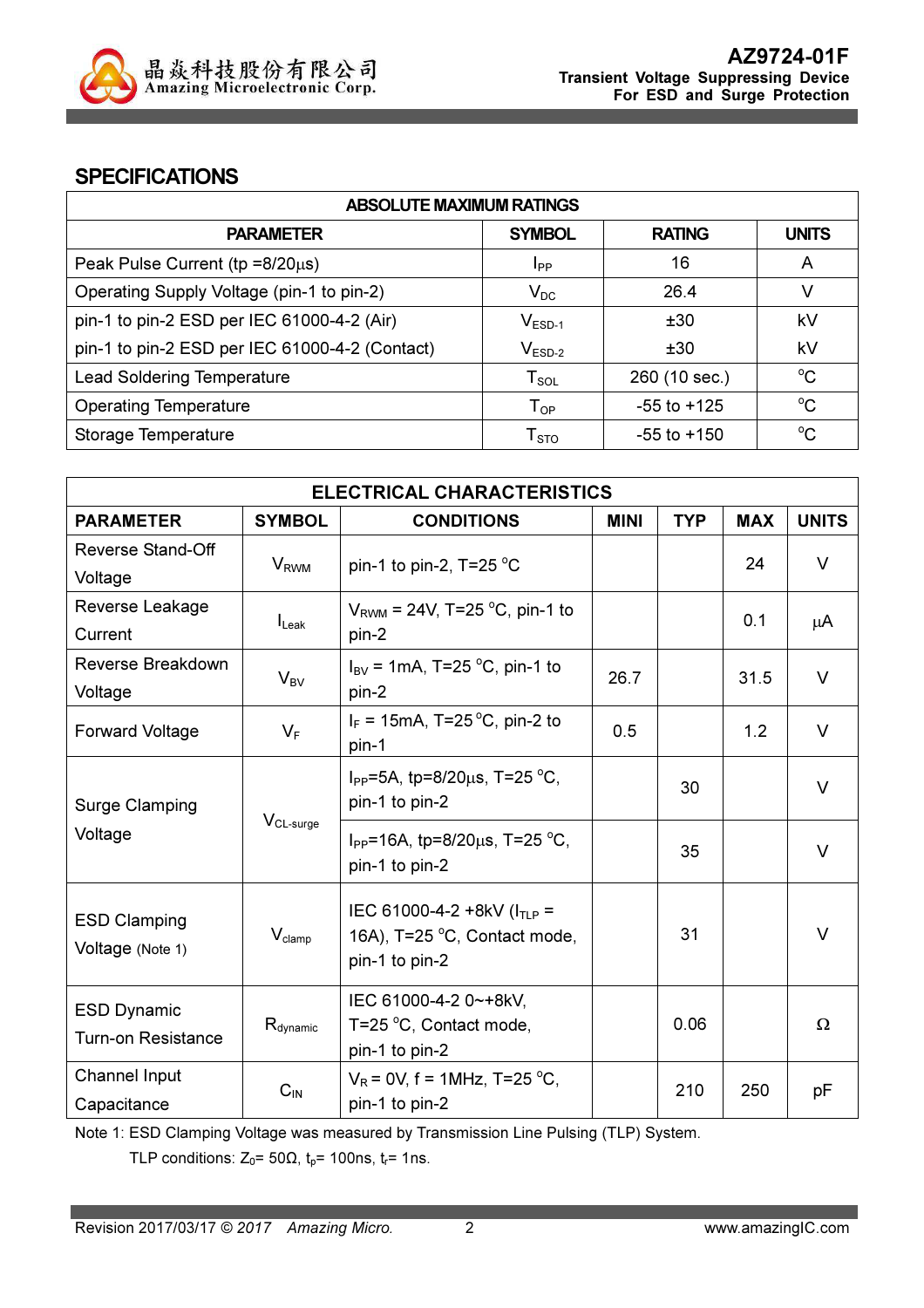

# Typical Characteristics

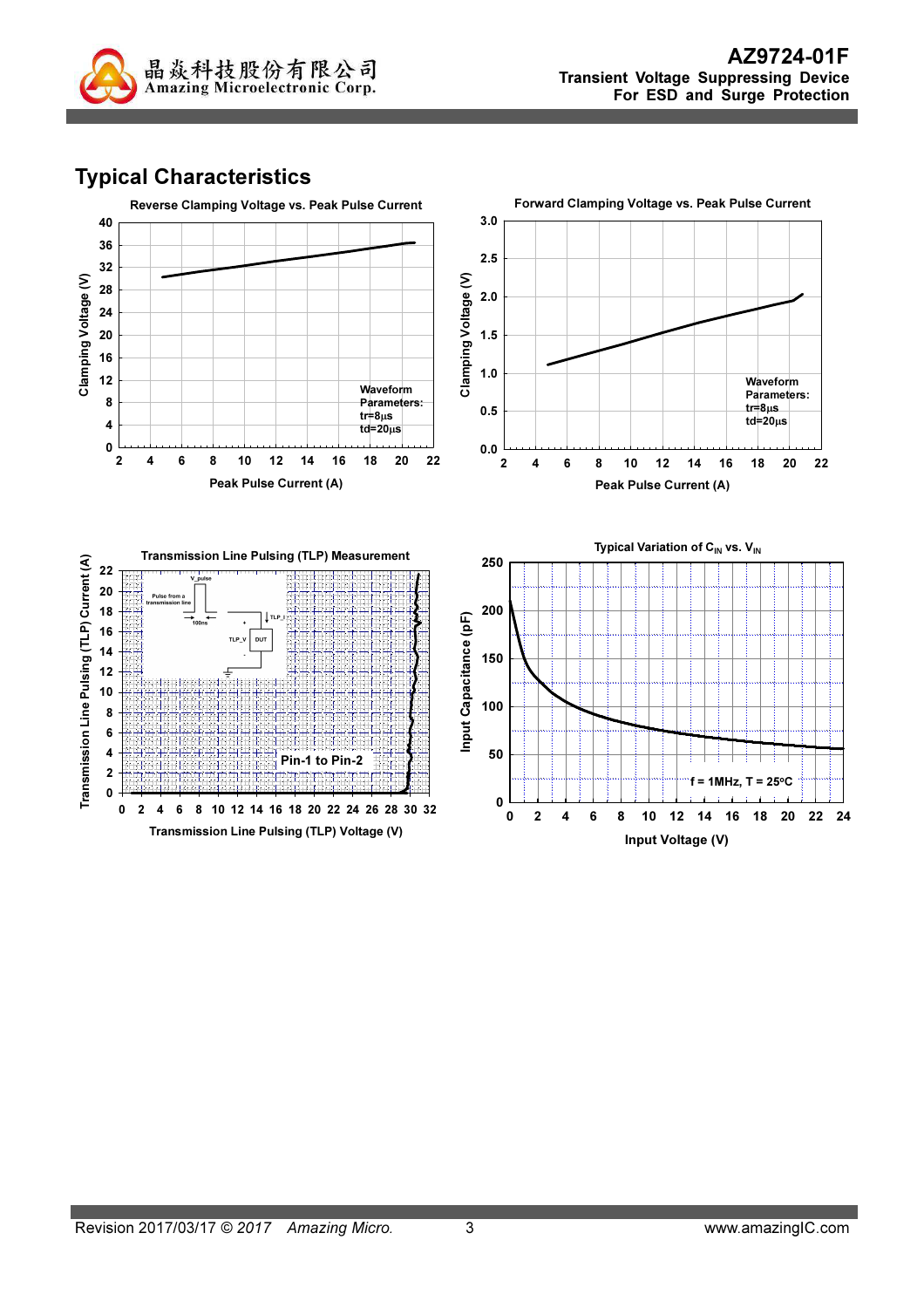

# Applications Information

The AZ9724-01F is designed to protect one line against System ESD/Lightning pulses by clamping them to an acceptable reference.

The usage of the AZ9724-01F is shown in Fig. 1. Protected lines, such as data lines, control lines, or power lines, are connected at pin 1. The pin 2 should be connected directly to a ground plane on the board. All path lengths connected to the pins of AZ9724-01F should be kept as short as possible to minimize parasitic inductance in the board traces.

In order to obtain enough suppression of ESD induced transient, good circuit board is critical. Thus, the following guidelines are recommended:

- Minimize the path length between the protected lines and the AZ9724-01F.
- Place the AZ9724-01F near the input terminals or connectors to restrict transient coupling.
- The ESD current return path to ground should be kept as short as possible.
- Use ground planes whenever possible.
- NEVER route critical signals near board edges and near the lines which the ESD transient easily injects to.



Fig. 1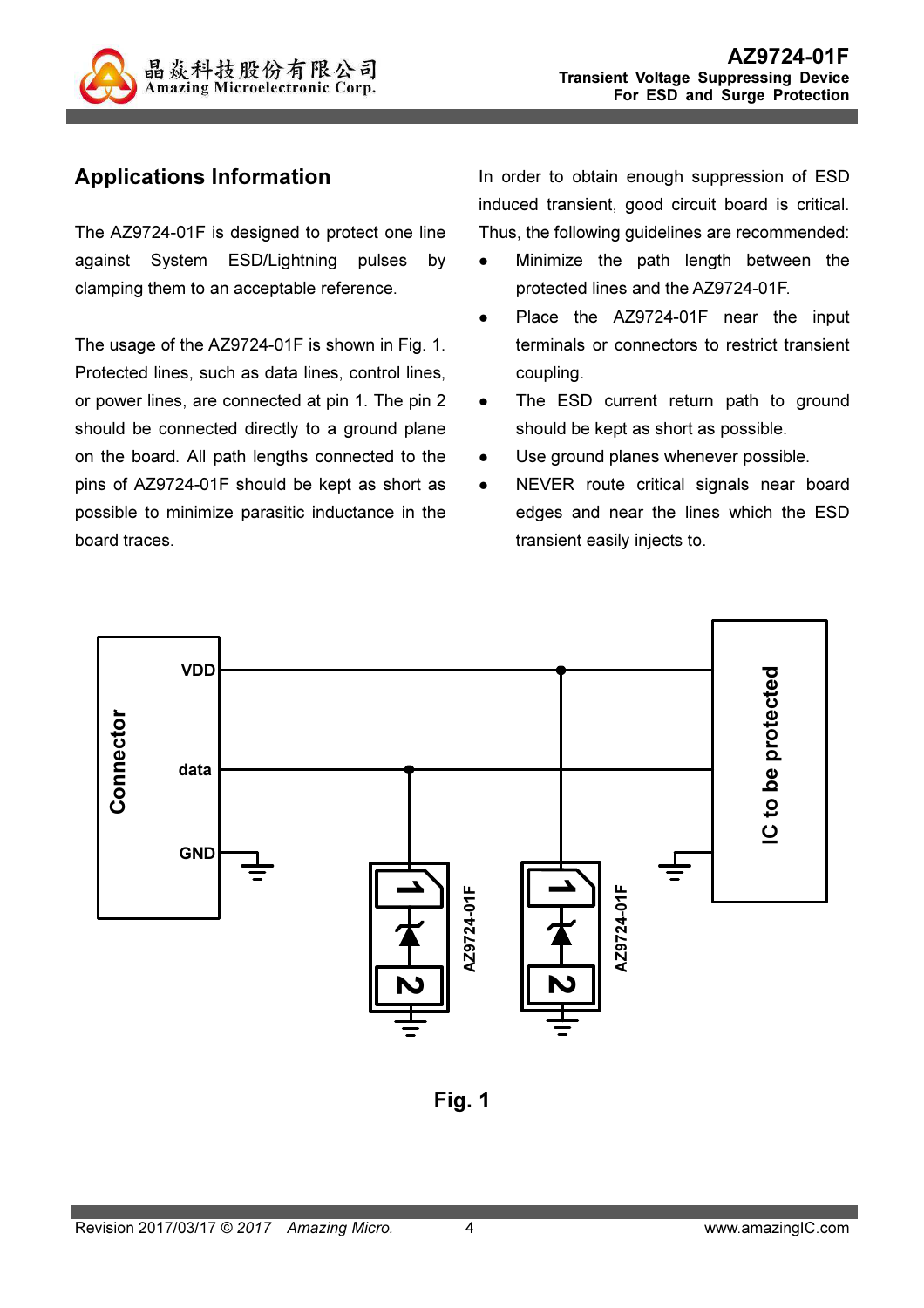

Fig. 2 shows another simplified example of using AZ9724-01F to protect the control lines, low speed data lines, and power lines from ESD transient stress.



Fig. 2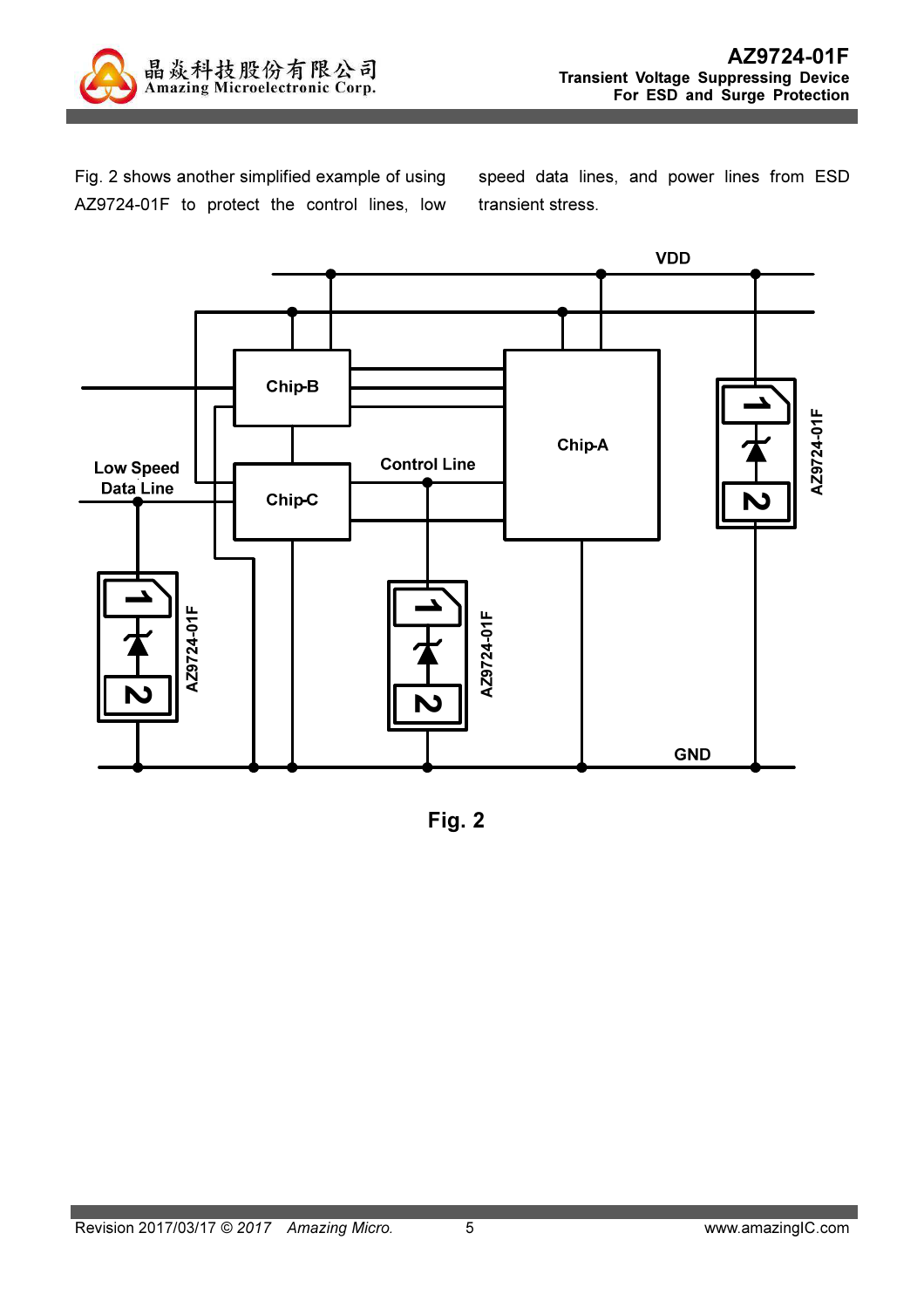

## Mechanical Details











### PACKAGE DIMENSIONS

| <b>SYMBOL</b>  | <b>Millimeter</b> |      |      |  |
|----------------|-------------------|------|------|--|
|                | Min.              | Typ. | Max. |  |
| D              | 0.95              | 1.00 | 1.05 |  |
| Е              | 1.55              | 1.60 | 1.65 |  |
| C              | 0.75              | 0.80 | 0.85 |  |
| A              | 0.45              | 0.50 | 0.55 |  |
| A <sub>1</sub> |                   | 0.02 | 0.05 |  |
| e1             | <b>1.10BSC</b>    |      |      |  |
| F              | 0.10              | 0.15 | 0.20 |  |
| Н              | 0.15              | 0.20 | 0.25 |  |
| L              | 0.35              | 0.40 | 0.45 |  |

# LAND LAYOUT



#### Notes:

This LAND LAYOUT is for reference purposes only. Please consult your manufacturing partners to ensure your company's PCB design guidelines are met.